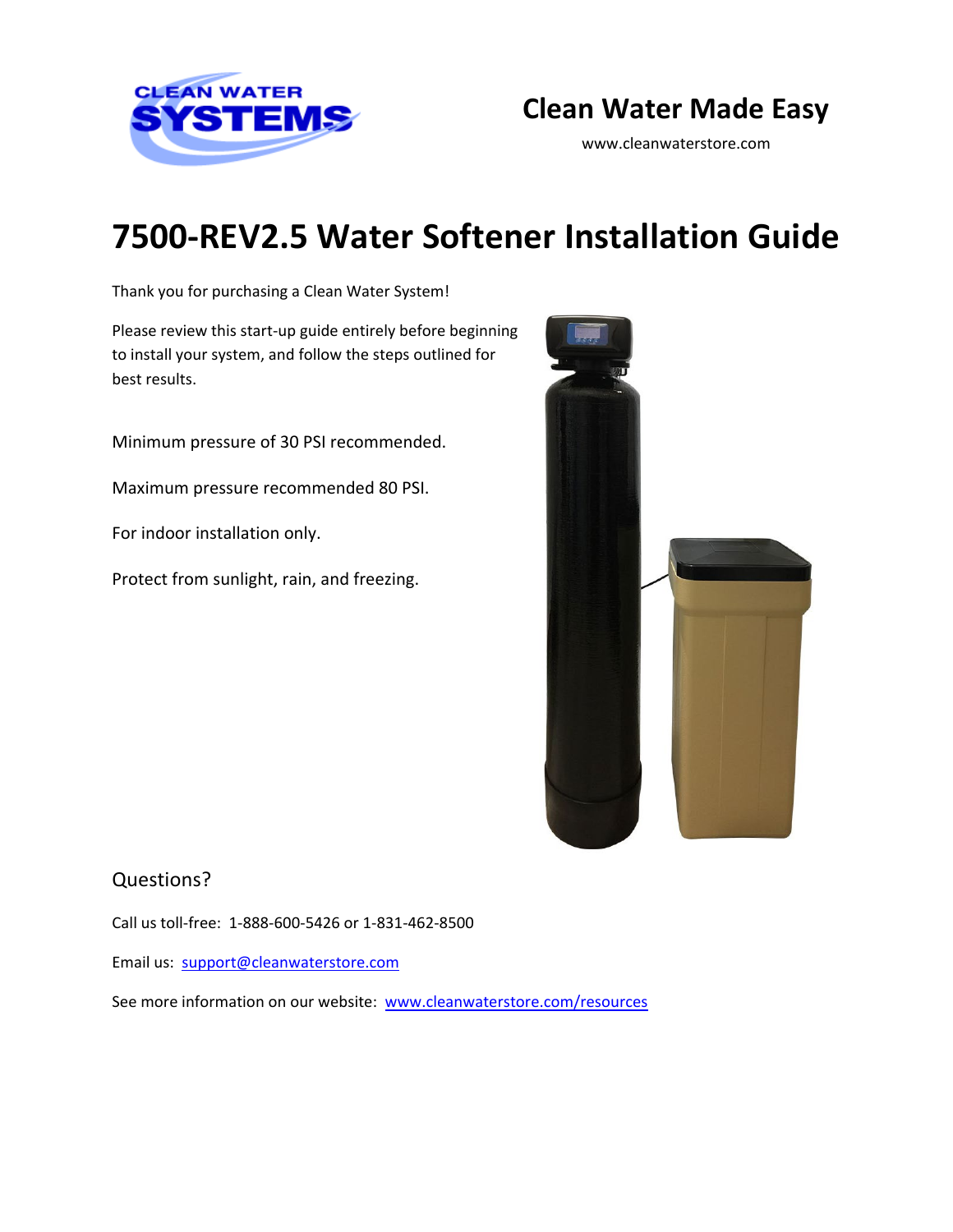## **Table of Contents**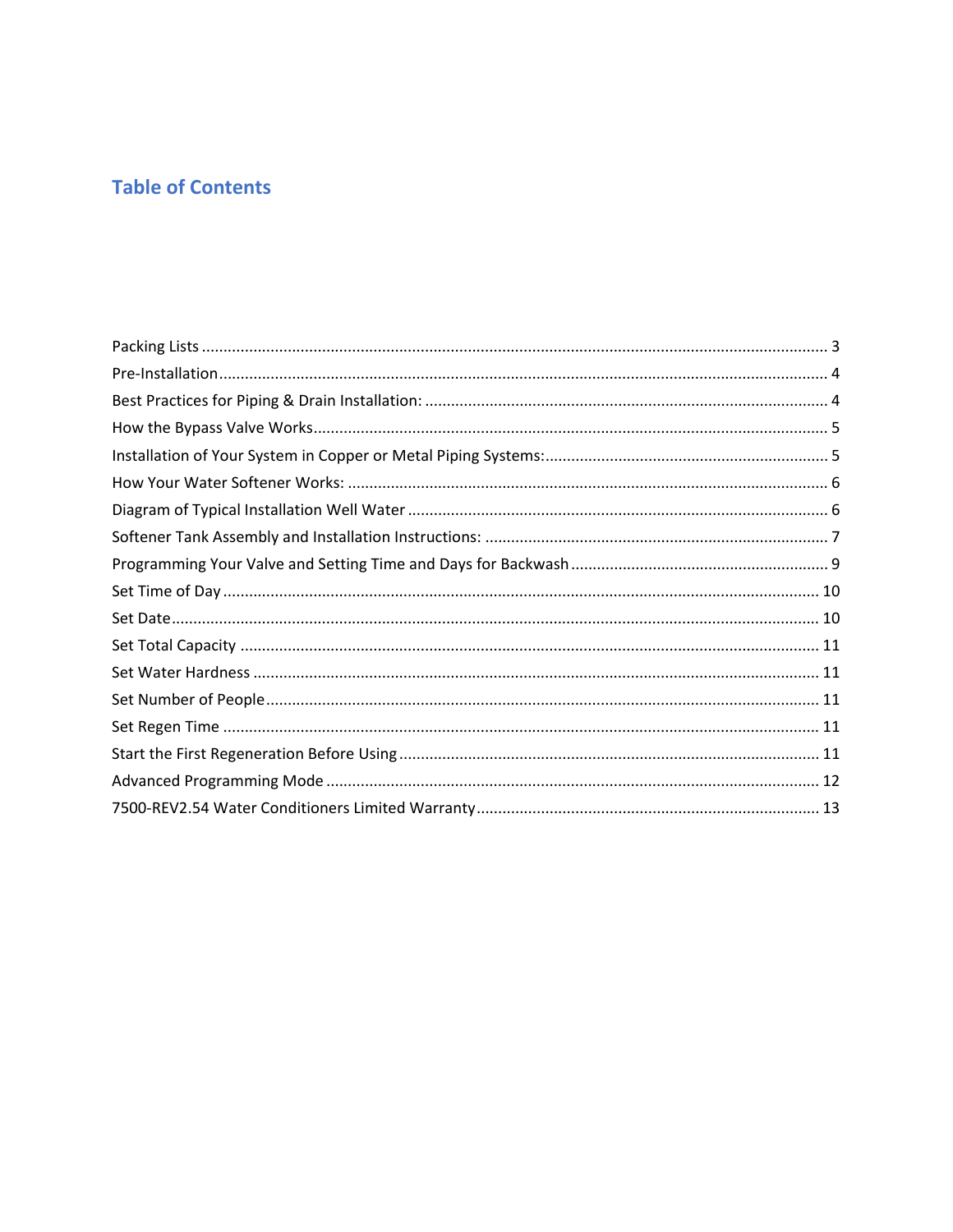### <span id="page-2-0"></span>**Packing Lists**

### **All systems include:**

7500-REV2.54 control valve, small tube of silicone grease, bypass valve, 1" pipe connectors, power supply, funnel for adding softener resin, top screen, start-up guide, brine tank, and items included in one of the following options:

### **Find Your Size System to See What is Included:**

### **Water Softener 16K 0.5 cubic foot size**

6" x 35" filter tank with distributor tube 0.5 cubic foot of Softening Resin No filter gravel needed with this size

### **Water Softener 24K 0.75 cubic foot size**

8" x 44" filter tank with distributor tube 0.75 cubic foot of Softening Resin No filter gravel needed with this size

### **Water Softener 32K 1.0 cubic foot size**

9" x 48" filter tank with distributor tube 1 cubic foot of Softening Resin No filter gravel needed with this size

### **Water Softener 48K 1.5 cubic foot size**

10" x 54" filter tank with distributor tube 16 lbs. Filter gravel 1.5 cubic foot of Softening Resin

### **Water Softener 64K 2.0 cubic foot size**

12" x 52" filter tank with distributor tube 20 lbs. filter gravel 2.0 cubic foot of Softening Resin

#### **Water Softener 80K 2.5 cubic foot size**

13" x 54" filter tank with distributor tube 35 lbs. filter gravel 2.5 cubic foot of Softening Resin

#### **Water Softener 96K 3.0 cubic foot size**

14" x 65" filter tank with distributor tube 40 lbs. filter gravel 3.0 cubic foot of Softening Resin

#### **What to Do if Your Tank is Not Level Out of the Box:**

Your black filter tank base is not glued to the bottom of your tank. Occasionally tank bases will become crooked during shipment. If you find that that your tank does not sit level on the floor, you can easily adjust it by holding the empty tank and knocking it on a concrete or solid floor once or twice to level it.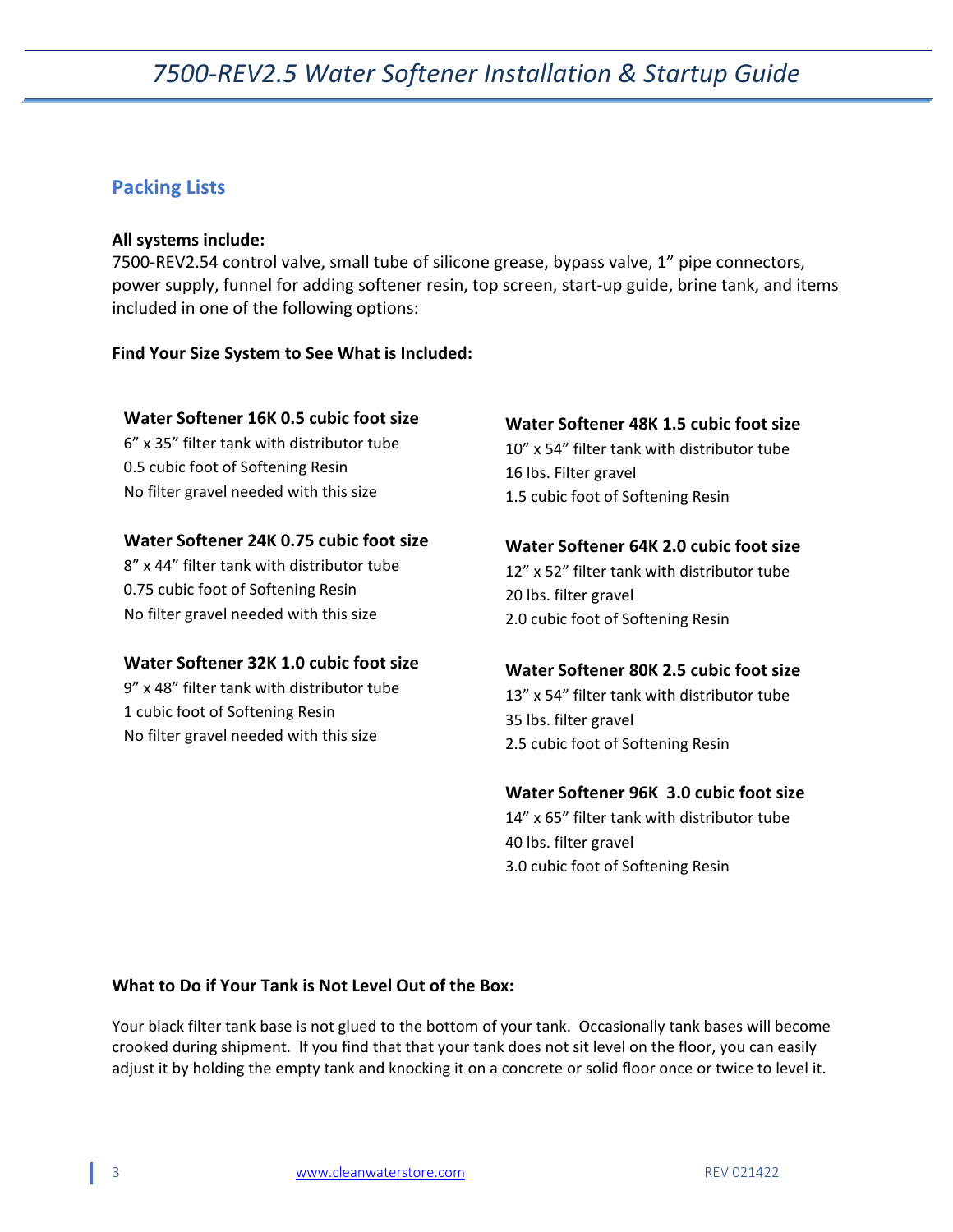### <span id="page-3-0"></span>**Pre-Installation**

- 1. REV2.5iew your packing list and make sure you have received all the parts before installation.
- 2. If you are going to be turning off the water to the house and you have an electric water heater, shut off the power to the water heater before beginning installation in case water heater is accidentally drained.
- 3. Pick a suitable location for your filter system on a dry level spot where it won't be exposed to freezing temperatures. A minimum of 20 PSI is required. Maximum pressure is 90 PSI.
- 4. Get all of your plumbing parts together before beginning installation, and make sure you have received all of your packages before beginning or scheduling an installation. Installation typically takes 3 to 5 hours. However, after installation the Water Softener must be allowed to run through a complete regeneration (backwash and rinse cycle) which can 2 hours to the time.
- 5. After the system is installed and running, your water may be discolored particularly if you have older or corroded piping. This typically clears up over a day or two.

## <span id="page-3-1"></span>**Best Practices for Piping & Drain Installation:**

- 1. Make sure to connect the Inlet **from** your water source and outlet, following arrows on control valve. Connect the External Flow Control fitting onto the Drain line.
- 2. Make sure there is a working gate or ball valve before the system and also one after as well as a bypass valve.
- 3. A hose bib (which is a faucet to which you can attach a garden hose) is **strongly recommended** after the Water Softener and before the second ball valve. This makes it easy to rinse your new Water Softener on start-up and gives you a place to test the water.
- 4. If you will be using copper piping, do not sweat the copper pipe directly on to the 7500-REV2.54 control valve.
- 5. To connect drain line to drain, use an air-gap connection, so that if your sewer or septic tank backs up, it cannot cross connect with the drain tubing.
- 6. The pipe connectors are 1' male pipe thread but you can add a reducer to reduce to  $\frac{3}{4}$ " pipe with common pipe fittings if needed.
- 7. Make sure bypass valves are closed (system is in bypass) when you first start installing and keep on bypass until you are ready to start it up with the first backwash.

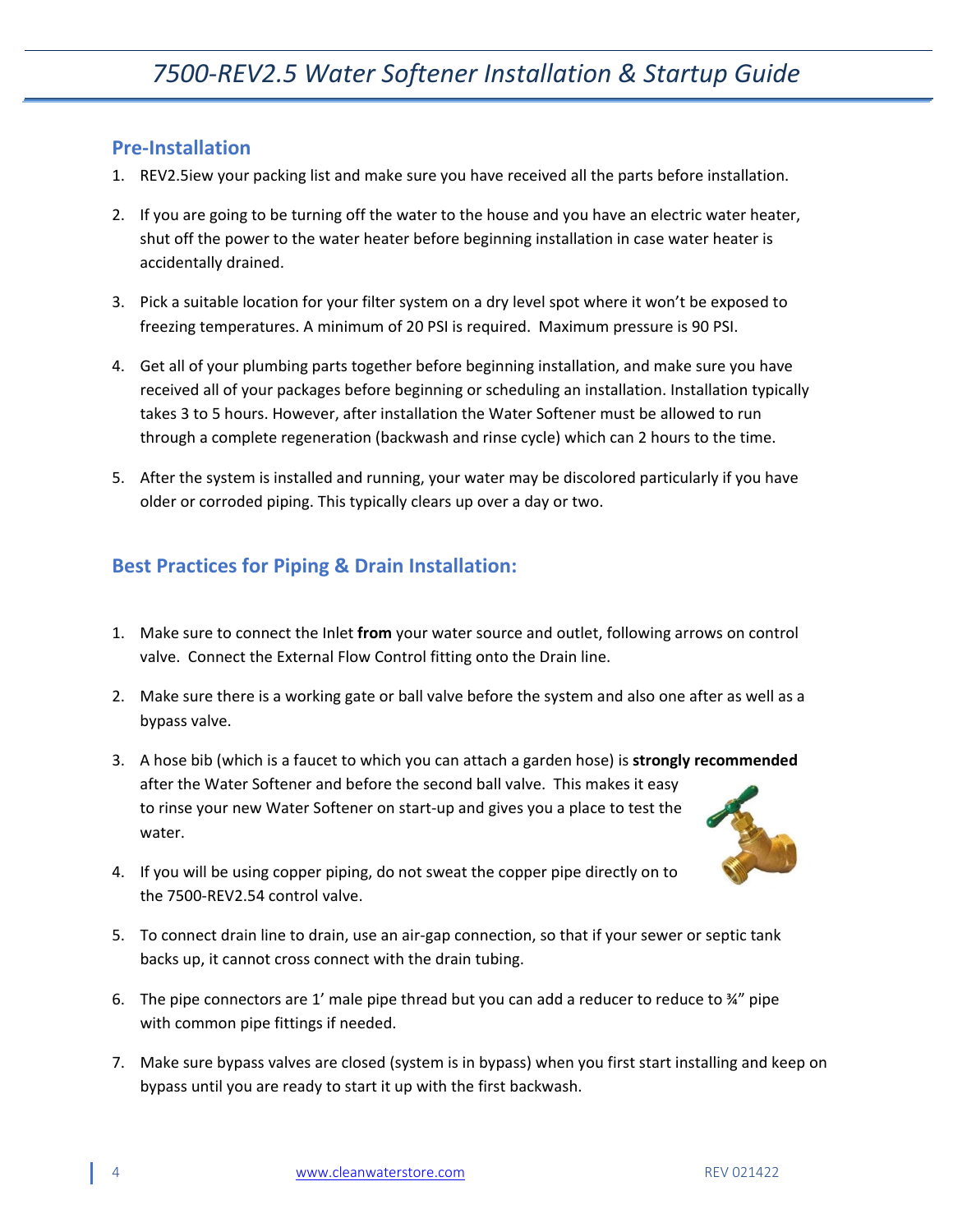### <span id="page-4-0"></span>**How the Bypass Valve Works**

Turn knob so the valve is bypassed when installing.

When you go to start up system turn the bypass SLOWLY to let water in and put in service.



**By-Passed** 

In Service

### <span id="page-4-1"></span>**Installation of Your System in Copper or Metal Piping Systems:**

If your new filter system is to be installed in a metal (conductive) plumbing system, i.e., copper, or galvanized steel pipe, the plastic components of the system will interrupt the electrical continuity of the plumbing system.

As a result, any stray currents from improperly grounded appliances downstream or potential galvanic activity in the plumbing system can no longer ground through the contiguous metal plumbing.

Some homes may have been built in accordance with building codes, which encouraged the grounding of electrical appliances through the plumbing system.

Consequently, the installation of a bypass consisting of the same material as the existing plumbing, or a grounded "jumper wire" bridging the equipment and reestablishing the contiguous conductive nature of the plumbing system must be installed prior to your systems use.

This is simple and easy step to take if you are installing your water treatment system into copper piping.

A simple ground jumper wire with a pipe clamp can be purchased at any Home Center, or hardware store etc. for a few dollars.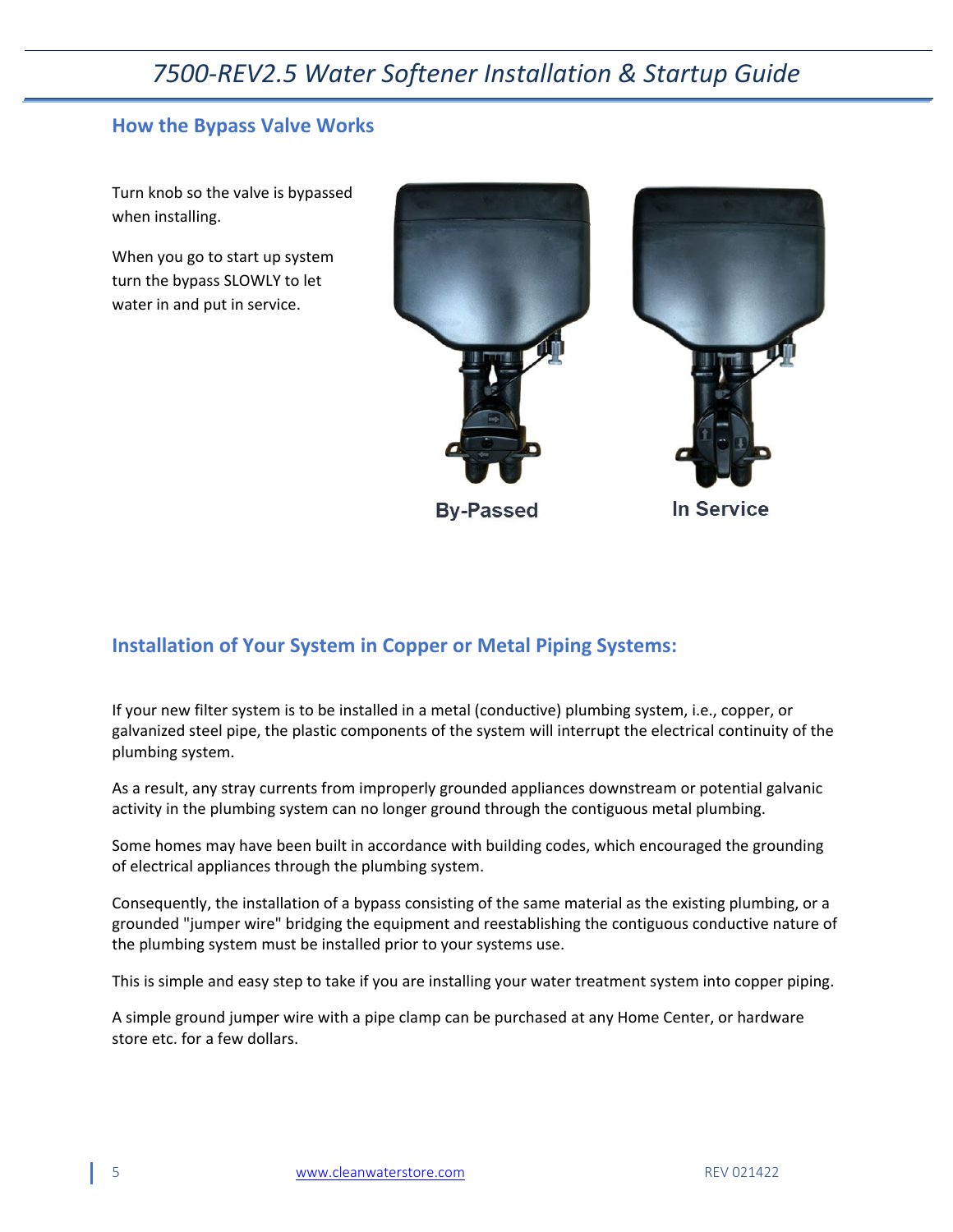### <span id="page-5-0"></span>**How Your Water Softener Works:**

In the Water Softener, water enters the top of the tank and flows down through the media and up the distributor tube. Hardness minerals are attracted to the resin beads.

During backwash, the water flow is REV2.5ersed and water flows down the distributor tube and up through the media, expanding the Softener resin, and removing sediment.

After the backwash stage, salt brine is automatically drawn in from the brine tank which then slowly rinses through the Softening Resin for 1 hour, allowing hardness minerals (calcium, magnesium) to



be swapped out with sodium ions in a process known as ion-exchange.

This entire automatic process, called 'regeneration' takes about 90 minutes.

The 7500-REV2.54 Control Valve tracks the amount of water that is used and will backwash based on gallons OR every 7 days, whichever comes first.

### <span id="page-5-1"></span>**Diagram of Typical Installation Well Water**

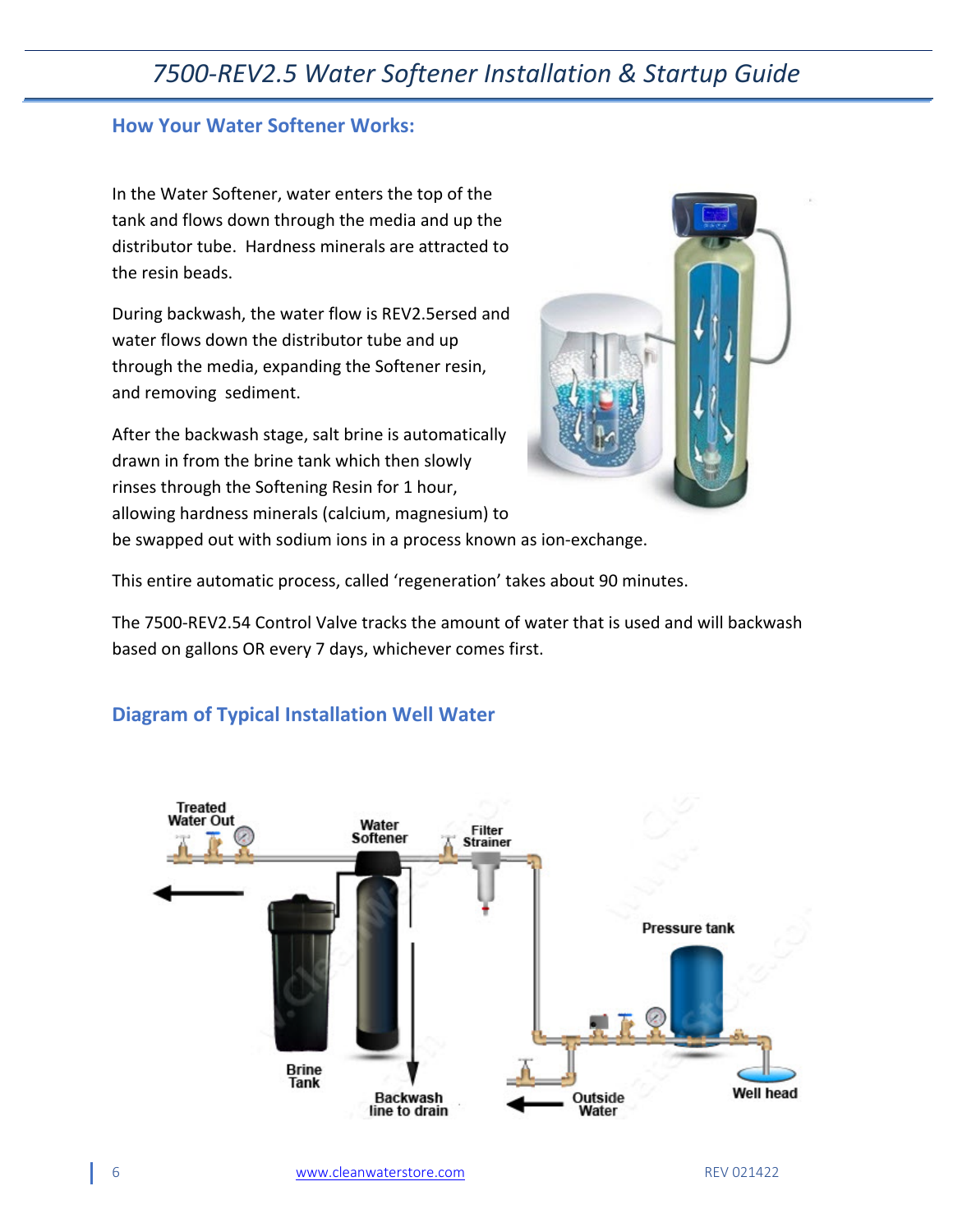### <span id="page-6-0"></span>**Softener Tank Assembly and Installation Instructions:**

- 1. Wrap the top of distributor tube with electrical or duct tape so that no gravel or Softener resin will go down the distributor tube when adding the media.
- 2. Add the filter gravel that came with your order. You want the gravel to cover the bottom distributor screen before adding the Softener resin.
- 3. Next add Softener resin. The tank should be about 2/3rds full of media, do not fill more than 2/3rds, even if there is some media left over.
- 4. Remove cap or tape from top of distributor tube. Be careful not to pull up distributor tube when removing cap or tape.
- 5. **Fill tank completely with water.**
- 6. Add a small amount of silicone grease to the inner O-ring, where the distribution tube goes.
- 7. Next, install the top screen by inserting upwards and rotating to lock in place. (This is a funnelshaped plastic screen that locks into the bottom side of control valve.



- 8. Lubricate the main tank O-ring with silicone grease and screw on the 7500-REV2.54 control valve carefully. Do not use pipe-joint compound, vegetable oil, Teflon tape, or Vaseline or other greases to lubricate tank threads.
- 9. Connect bypass assembly with 1" pipe connectors to control valve install black clips and make sure valve is in bypass.

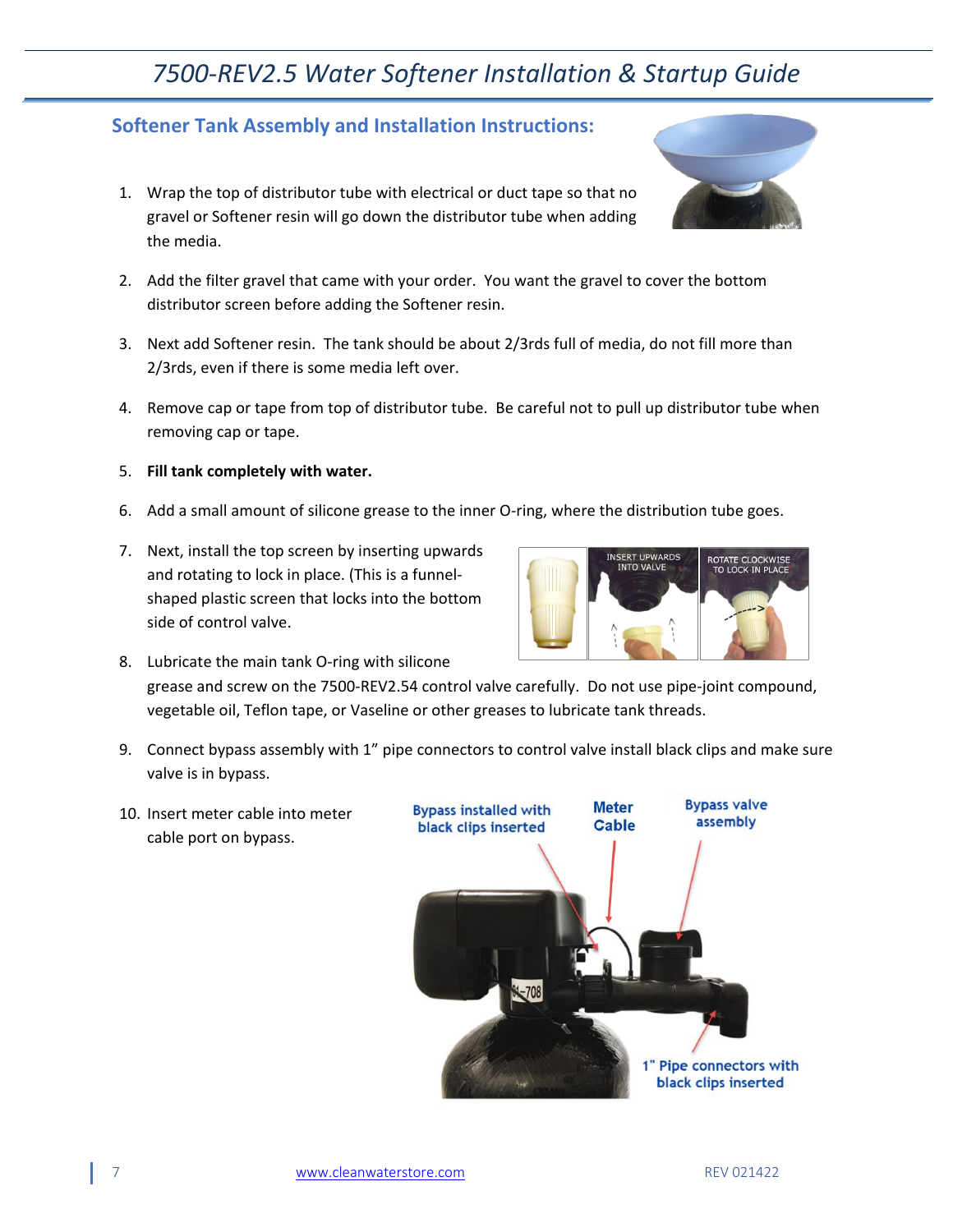- 11. Install inlet and outlet piping and hook up drain line tubing to drain.
- 12. Connect the black 3/8" brine tubing to the brine tank.
- 13. If you are in earthquake zone, strap your backwash filter tank to wall with metal strapping.
- 14. Proceed to programming your 7500-REV2.5 control valve timer and backwash frequency.
- **15. IMPORTANT: you must program the time and then start a regeneration backwash and rinse. The softener must run through one regeneration cycles. See following pages for instructions.**

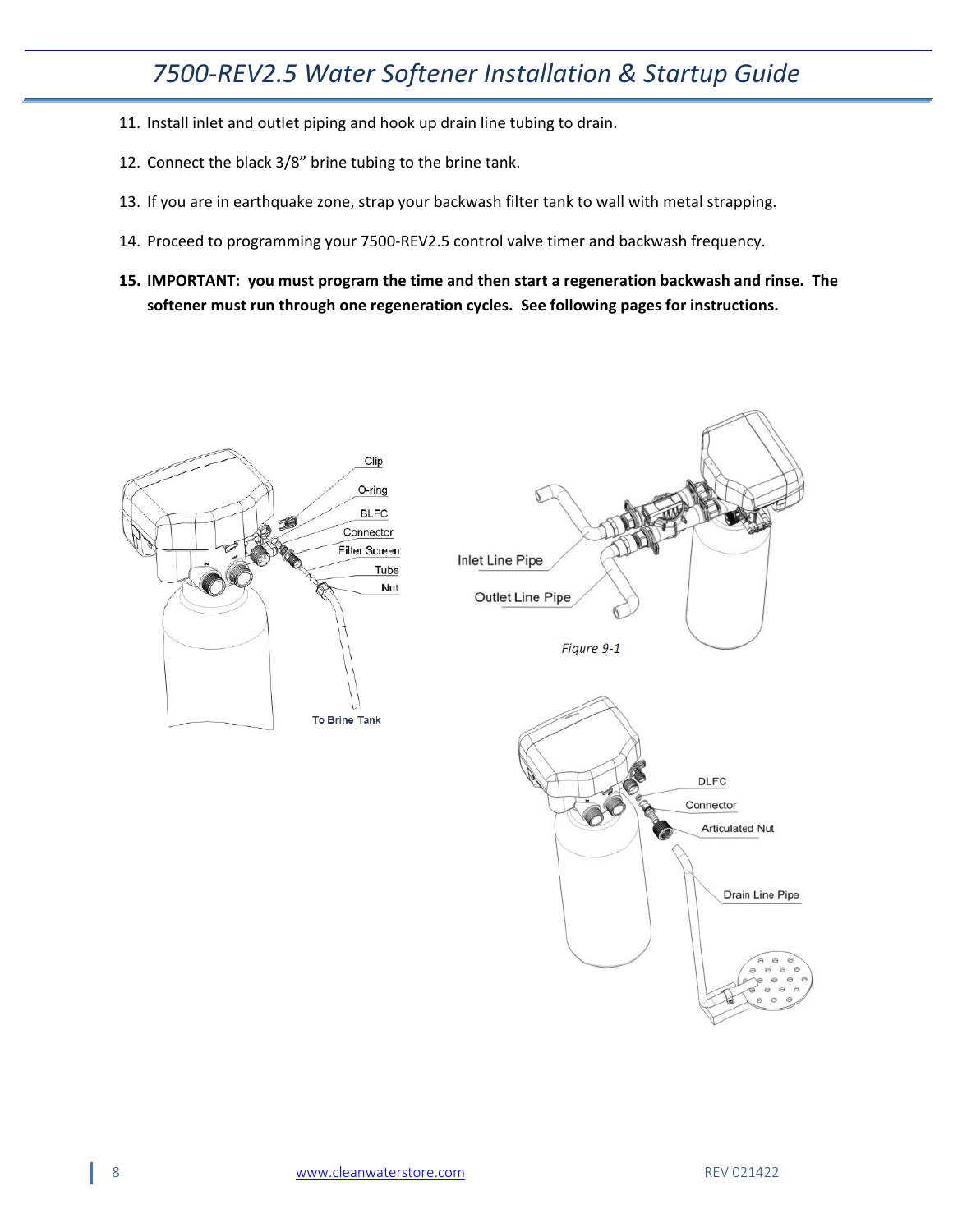### <span id="page-8-0"></span>**Programming Your Valve and Setting Time and Days for Backwash**



#### **How to Start a Manual Backwash: Press the Back / Regen button**

Pressing **"Back Regen"** at any time results in an immediate manual regeneration.

Pressing and holding for 3 seconds, when system is locked, results in a delayed regeneration at the preselected time.

#### **Extended Power Outage Indicator**

If power outage exceeds 3 days, the time-of-day indicator " " will flash 12:12. The current time of day needs to be re-set. All other set parameters remain stored in memory. The valve will resume to operate from the point of the power outage.

### **Lockout Function**

Keypad will lock after 5 minutes without use. To access the parameter changes, press and hold "**Up**" and "**Down**" buttons simultaneously for 3 seconds to unlock.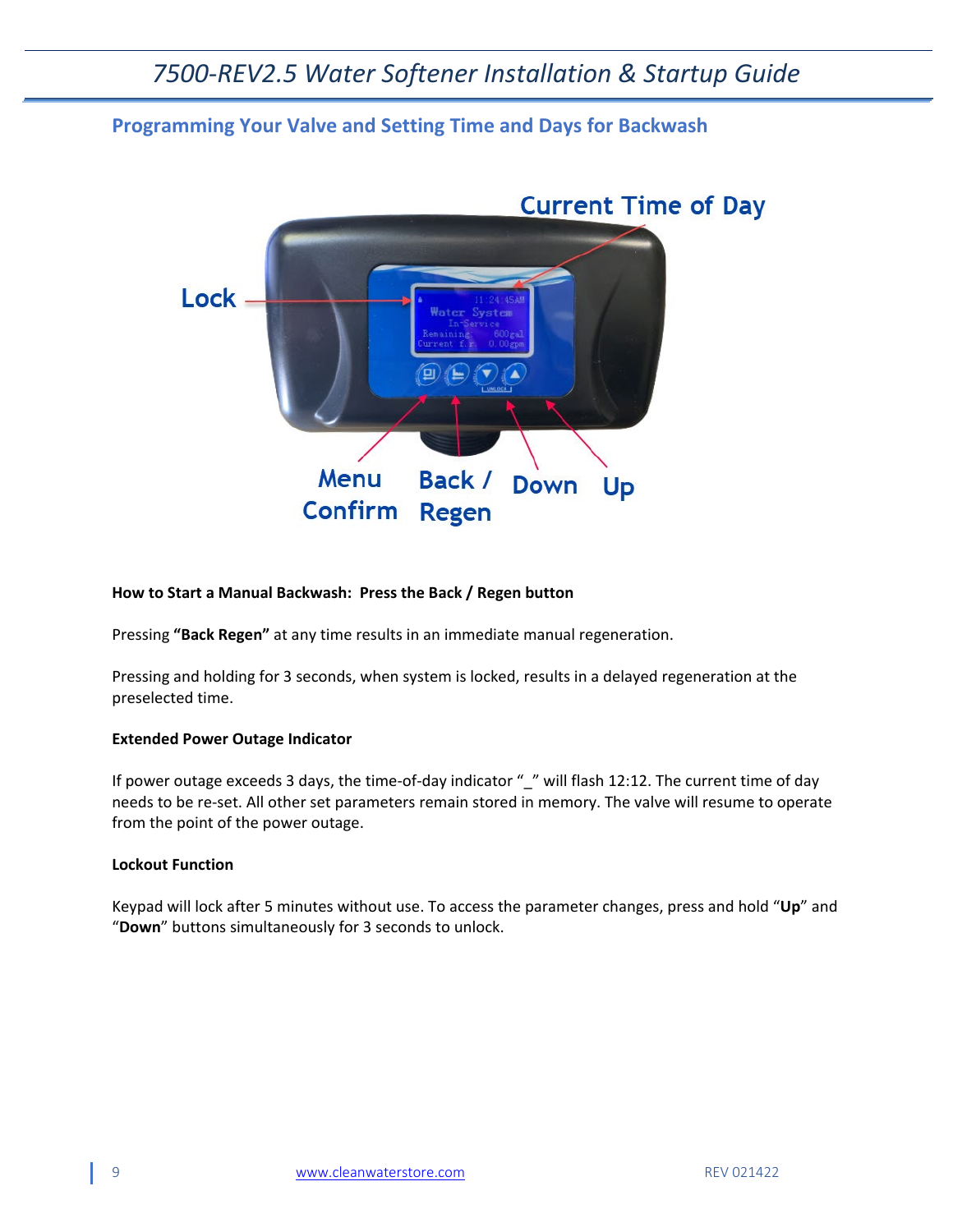### <span id="page-9-0"></span>**Set Time of Day**

- 1. If LOCK icon is lit, press, and hold both **UP** and **DOWN** buttons for 3 seconds to unlock keypad.
- 2. Then press the **MENU/CONFIRM** button to enter the main menu.
- 3. Press DOWN button to select "Set Time of Day"
- **4.** Press the **MENU/CONFIRM** button again to change time of day (Hour will flash)
- 5. Adjust hour by using DOWN or UP buttons.



- 7. Adjust minutes by using DOWN or UP buttons.
- 8. Press Back/Regen

### <span id="page-9-1"></span>**Set Date**

- 1. If LOCK icon is lit, press, and hold both **UP** and **DOWN** buttons for 3 seconds to unlock keypad.
- 2. Then press the **MENU/CONFIRM** button to enter the main menu.
- 3. Press DOWN button to select "Set Date"
- **4.** Month: Press the **MENU/CONFIRM** button again to change time of day (Month will flash) and adjust to current Month date by using DOWN or UP buttons.
- **5.** Day: Press the **MENU/CONFIRM** button again to change Day date (Day date will flash) and adjust to current day date by using DOWN or UP buttons.
- **6.** Year: Press the **MENU/CONFIRM** button again to change Year date (Year date will flash) and adjust to current Year by using DOWN or UP buttons.
- **7.** Press **BACK/REGEN** button to save current date and go back to menu.
- **8.** Continue to REV2.5iew and/or change the remaining settings (as follows)

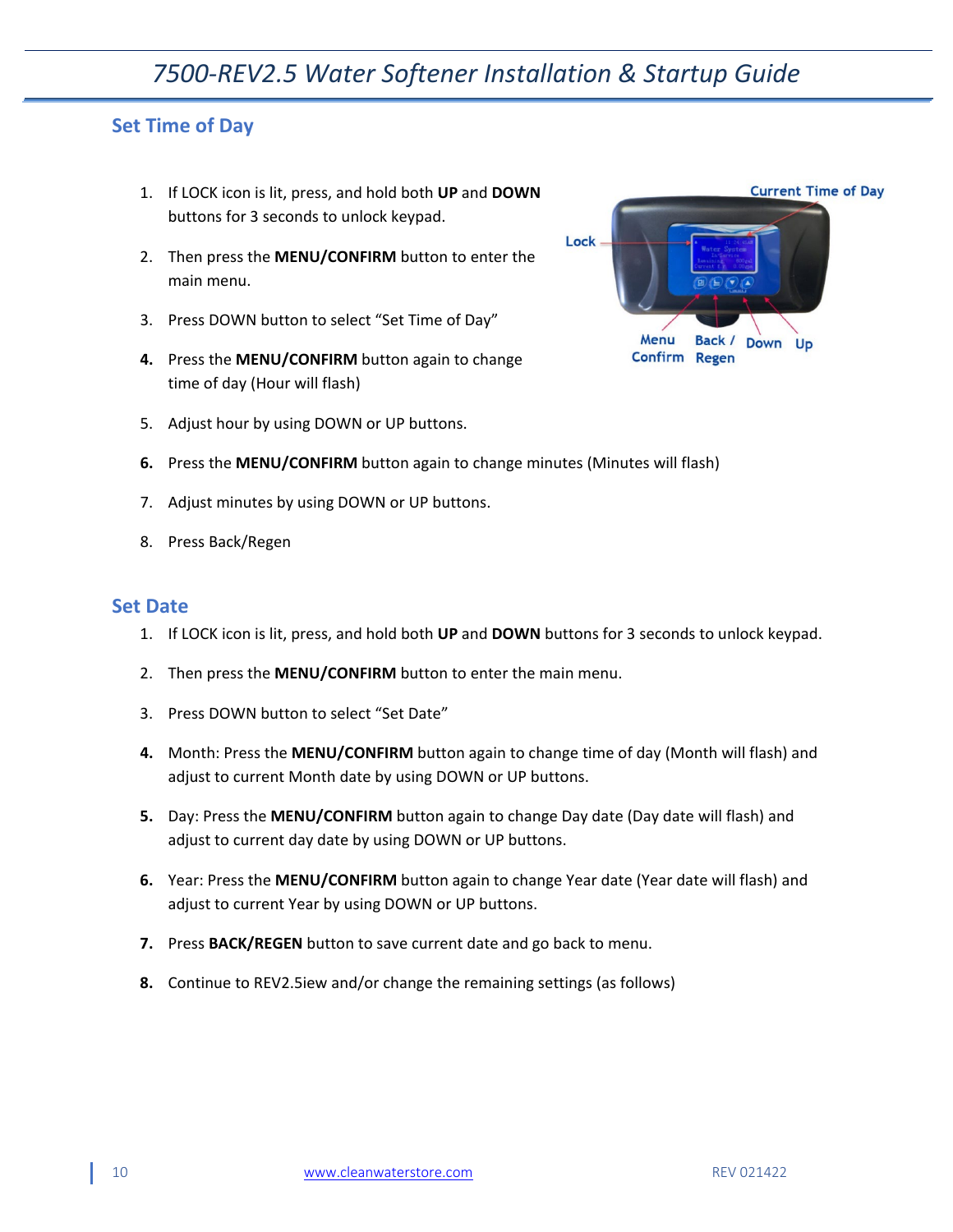<span id="page-10-1"></span><span id="page-10-0"></span>**Set Total Capacity** This is the total capacity of your softener (32K etc) **Set Water Hardness** This is your water hardness in grains per gallon.

<span id="page-10-2"></span>**Set Number of People** Number of persons in your home.

<span id="page-10-3"></span>**Set Regen Time** The time softener will backwash. Default is 2:00 AM

**Set Backwash Time Length** Set for 10 minutes. This is the first cycle.

**Set B. S. R. Time** "Brine Slow Rinse" time. Set for 60 minutes.

**Set Secondary Backwash Time** Set for 8 minutes.

**Set Fast Rinse Time** Set for 8 minutes.

**Set B. R. Time** "Brine Refill" –Pick your Water Softener size, enter minutes.

**Maximum Days for Regen.** Set to 30 days.

**Usage Logs:** Daily Usage Log Daily Peak Usage Weekly Usage Log Weekly Peak Usage

Monthly Usage Log Monthly Peak Usage REV2.5iew Regen. Times

## <span id="page-10-4"></span>**Start the First Regeneration Before Using**

- **1 After programming, the system must be run through a regeneration.**
- 2 Start with both bypass valves in the Bypass Position.
- 3 Press the **BACK/REGEN** button once to enter the backwashing cycle.
- 4 When the backwash icon is displayed, **slowly** open the bypass to a quarter position to make the water flow into the tank and out the backwash drain line to drain.
- 5 After 3 or 4 minutes open bypass valve completely.
- 6 After the backwash, the system will automatically go into the fast rinse stage. The control valve will return to service status (indicated by the up flowing meter on the left).

## **Congratulations, you are done setting up your system!**

| <b>Total Capacity</b> |     |  |
|-----------------------|-----|--|
| 1.0 <sub>CF</sub>     | 32K |  |
| 1.5 CF                | 48K |  |
| 2.0 CF                | 64K |  |
| 2.5 CF                | 80K |  |
| 3.0 CF                | 96K |  |

| <b>B.R. Times</b> |        |
|-------------------|--------|
| 0.75 CF           | 4 MIN. |
| 1.0 CF            | 5 MIN. |
| 1.5 CF            | 6 MIN. |
| 2.0 CF            | 7 MIN. |
| 2.5 CF            | 8 MIN. |
| 3.0 CF            | 10 Min |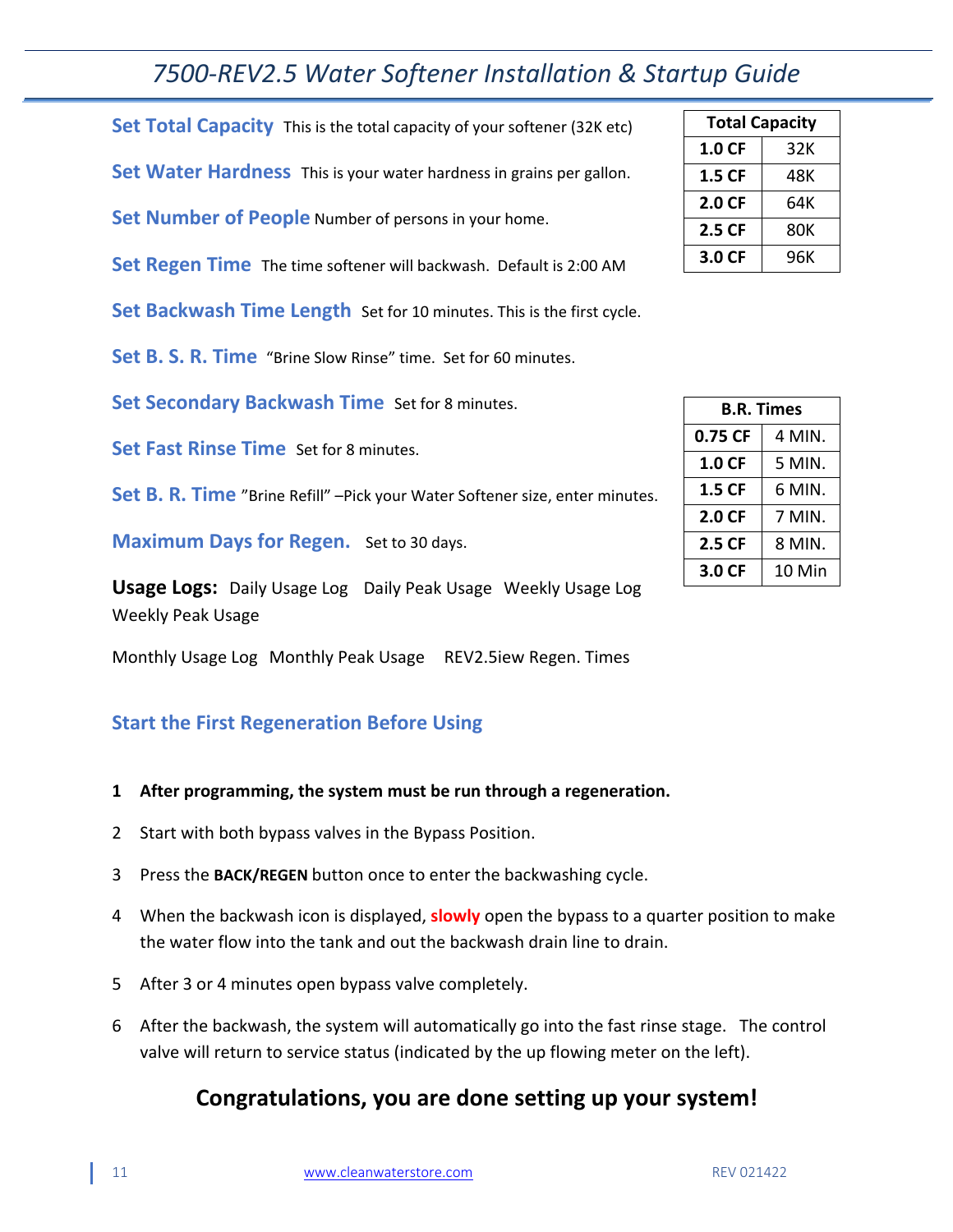## <span id="page-11-0"></span>**Advanced Programming Mode**

The Advanced Programming Mode allows you to set the Regen Cycle and Regen Mode.

Skip this for most applications as your softener system has already been set to correct modes.

- 1. Plug the REV2.5V4 in and immediately press in sequence **MENU/CONFIRM,**  then press **BACK/REGEN** button, then press the **DOWN** button to enter the Advanced Programming Mode.
- 2. Press **UP** or **DOWN** buttons or to select the menu item to be changed
- 3. Note: If valve locks while programming, unplug power supply and repeat step above.
- 4. Press **MENU/CONFIRM** to enter the main menu and adjust settings as desired.

| <b>Screen View</b>                   | <b>Default Settings</b> |  |
|--------------------------------------|-------------------------|--|
|                                      | CWS 831-462-            |  |
| <b>REV2.5iew Company Info</b>        | 8500                    |  |
| <b>Set Valve Model</b>               | 62605                   |  |
| <b>Set Language</b>                  | English                 |  |
| <b>Set Company Info</b>              | CWS 831-462-<br>8500    |  |
| <b>Set Hour Mode</b>                 | <b>12 HR</b>            |  |
| <b>Set Time of Day</b>               | Current time of<br>day  |  |
| <b>Set Date</b>                      | Current date            |  |
| <b>Set Program Type</b>              | Interlock               |  |
| <b>Set Regen Cycles</b>              | <b>No. 1</b>            |  |
| <b>Set Set Clear Data</b>            | Close                   |  |
| <b>Set Regen Mode</b>                | $A-03$                  |  |
| <b>Set Total Capacity</b>            | 32K                     |  |
| <b>Set Water Hardness</b>            | 20 GPG                  |  |
| <b>Set Number of People</b>          | 4                       |  |
| <b>Set Regen Time</b>                | 2:00 AM                 |  |
| <b>Set Backwash Time</b>             | 10 Minutes              |  |
| <b>Set B.S.R Time</b>                | 60 Minutes              |  |
| <b>Set Fast Rinse Time</b>           | 8 Minutes               |  |
| Set B.R. Time                        | 10 Minutes              |  |
| <b>Max Days for Regeneration</b>     | 14                      |  |
| <b>Signal Output Mode</b>            | $b-01$                  |  |
| <b>Set Service Alarm</b>             | <b>Disabled</b>         |  |
| <b>REV2.5iew Regen Times</b>         | <b>NA</b>               |  |
| <b>REV2.5iew Software</b><br>Version | Ver. 5.0                |  |